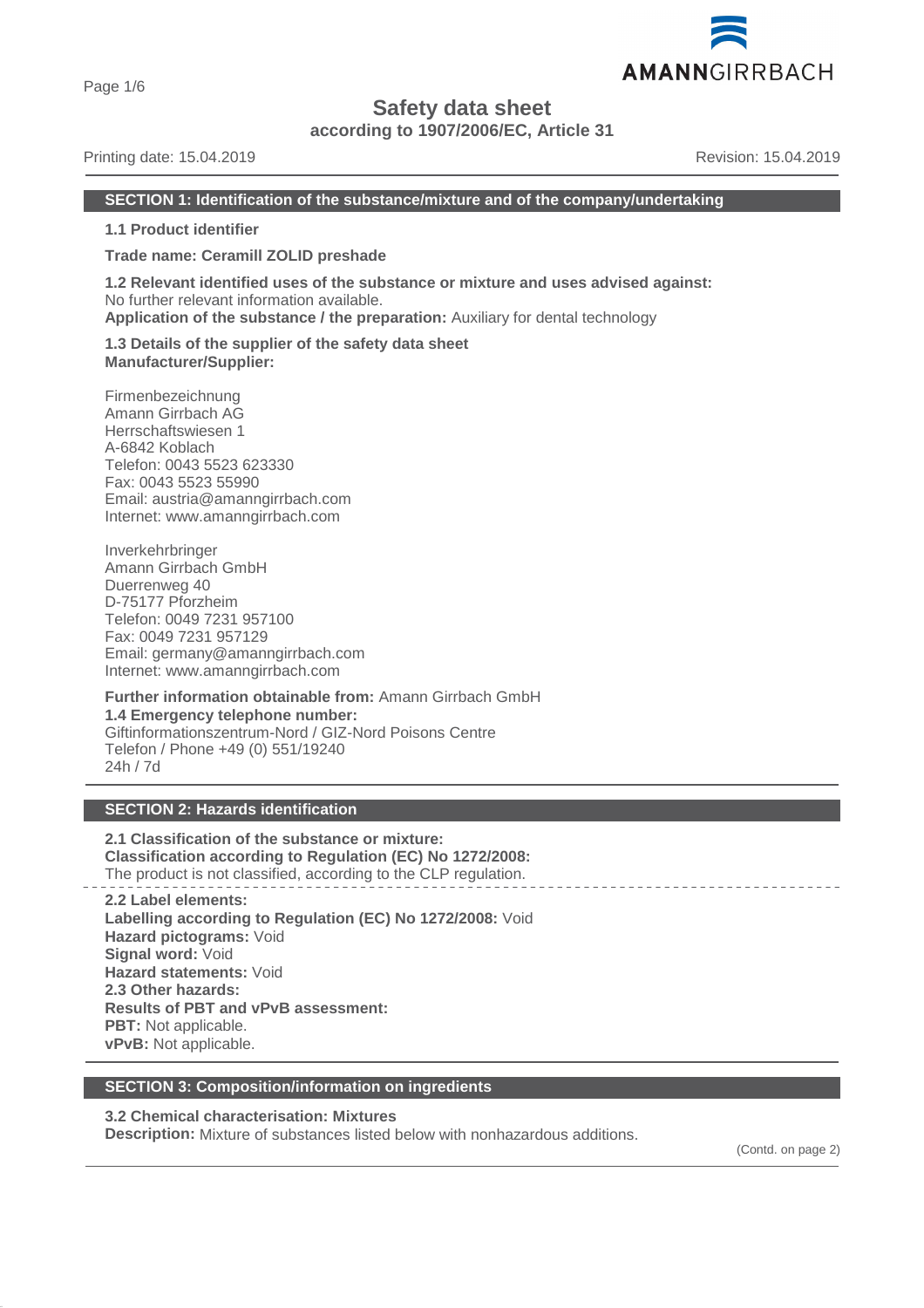

**Safety data sheet**

**according to 1907/2006/EC, Article 31**

Printing date: 15.04.2019 Revision: 15.04.2019

Page 2/6

#### **Trade name: Ceramill ZOLID preshade**

|                                                                  |                                                                                                                                                                     | (Contd. of page 1) |
|------------------------------------------------------------------|---------------------------------------------------------------------------------------------------------------------------------------------------------------------|--------------------|
| Dangerous components:                                            |                                                                                                                                                                     |                    |
| CAS: 1314-23-4<br>EINECS: 215-227-2<br>Reg.nr.: 01-2119486976-14 | zirconium dioxide<br>substance with a Community workplace exposure limit                                                                                            | 50-100%            |
| CAS: 1344-28-1<br>EINECS: 215-691-6<br>Reg.nr.: 01-2119529248-35 | aluminium oxide<br>substance with a Community workplace exposure limit<br>Additional information: For the wording of the listed hazard phrases refer to section 16. | ≤1.0%              |

#### **SECTION 4: First aid measures**

**4.1 Description of first aid measures:**

**General information:**

Take affected persons out into the fresh air.

Do not leave affected persons unattended.

**After inhalation:** Supply fresh air; consult doctor in case of complaints.

**After skin contact:** Immediately wash with water and soap and rinse thoroughly.

#### **After eye contact:**

Rinse opened eye for several minutes under running water.

Call a doctor immediately.

**After swallowing:** Call a doctor immediately.

**4.2 Most important symptoms and effects, both acute and delayed:**

No further relevant information available.

**4.3 Indication of any immediate medical attention and special treatment needed:**

No further relevant information available.

## **SECTION 5: Firefighting measures**

**5.1 Extinguishing media: Suitable extinguishing agents:** CO2, powder or water spray. Fight larger fires with water spray or alcohol resistant foam. **For safety reasons unsuitable extinguishing agents:** Water with full jet **5.2 Special hazards arising from the substance or mixture:** Formation of toxic gases is possible during heating or in case of fire. **5.3 Advice for firefighters: Protective equipment:** Mouth respiratory protective device. Do not inhale explosion gases or combustion gases. **Additional information:** Collect contaminated fire fighting water separately. It must not enter the sewage system.

# **SECTION 6: Accidental release measures**

**6.1 Personal precautions, protective equipment and emergency procedures:**

Wear protective equipment. Keep unprotected persons away.

Ensure adequate ventilation.

Avoid formation of dust.

Use respiratory protective device against the effects of fumes/dust/aerosol.

**6.2 Environmental precautions:** Do not allow product to reach sewage system or any water course.

**6.3 Methods and material for containment and cleaning up:**

Pick up mechanically.

Ensure adequate ventilation. **6.4 Reference to other sections:**

See Section 7 for information on safe handling.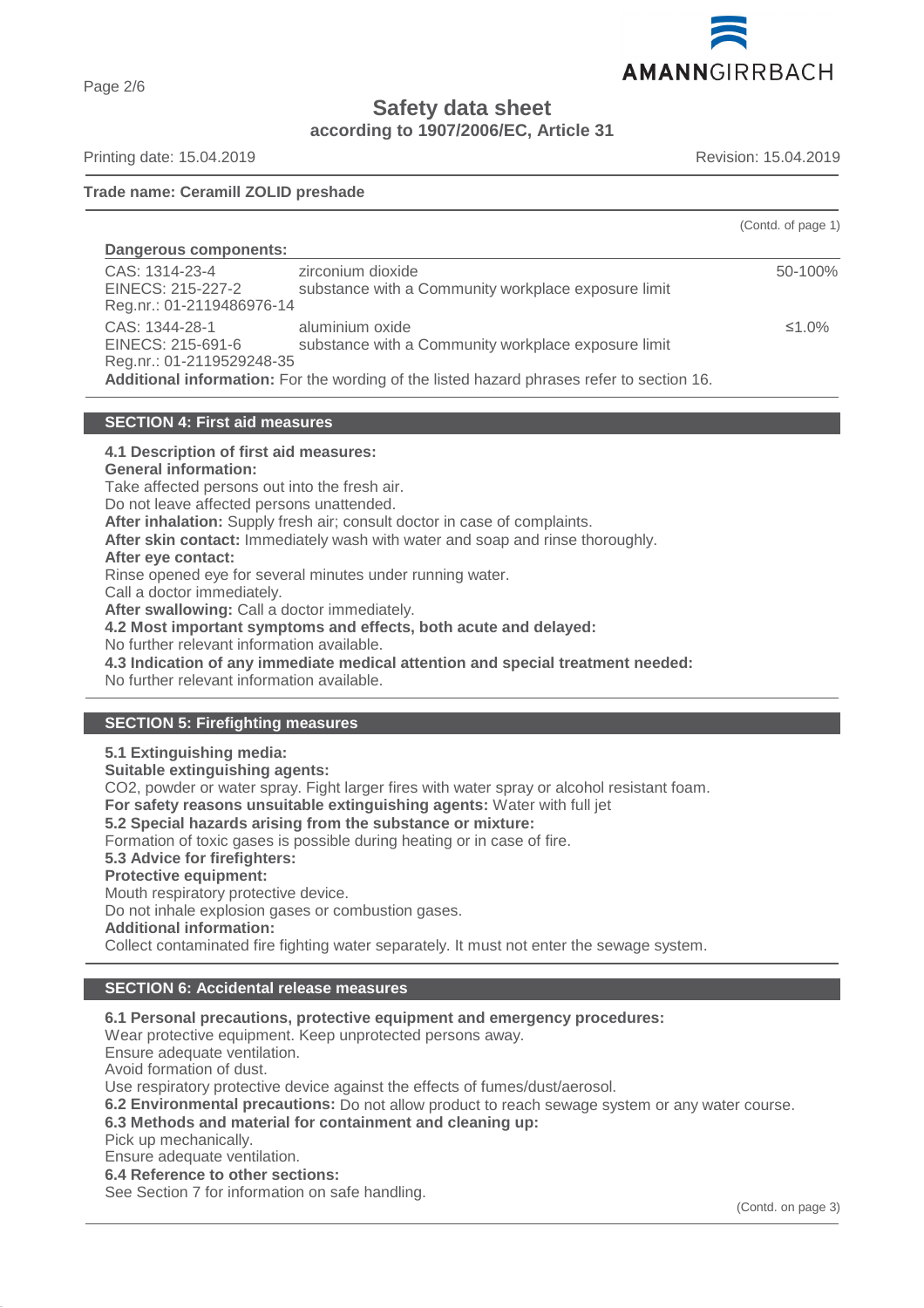

**Safety data sheet according to 1907/2006/EC, Article 31**

Printing date: 15.04.2019 Revision: 15.04.2019

## **Trade name: Ceramill ZOLID preshade**

See Section 8 for information on personal protection equipment. See Section 13 for disposal information.

# **SECTION 7: Handling and storage**

#### **7.1 Precautions for safe handling:**

Open and handle receptacle with care. Ensure good ventilation/exhaustion at the workplace. Prevent formation of dust. Provide suction extractors if dust is formed.

**Information about fire - and explosion protection:** Keep ignition sources away - Do not smoke.

**7.2 Conditions for safe storage, including any incompatibilities: Storage:**

**Requirements to be met by storerooms and receptacles:** Store only in the original receptacle. **Information about storage in one common storage facility:** Store away from foodstuffs. **Further information about storage conditions:** Keep container tightly sealed.

**7.3 Specific end use(s):** No further relevant information available.

## **SECTION 8: Exposure controls/personal protection**

**Additional information about design of technical facilities:** No further data; see item 7.

#### **8.1 Control parameters:**

**Ingredients with limit values that require monitoring at the workplace:** 

# **1314-23-4 zirconium dioxide**

WEL Short-term value: 10 mg/m<sup>3</sup> Long-term value: 5 mg/m<sup>3</sup> as Zr

# **1344-28-1 aluminium oxide**

WEL Long-term value: 10<sup>\*</sup> 4<sup>\*\*</sup> mg/m<sup>3</sup> \*inhalable dust \*\*respirable dust

#### **8.2 Exposure controls:**

# **Personal protective equipment:**

# **General protective and hygienic measures:**

The usual precautionary measures are to be adhered to when handling chemicals.

Wash hands before breaks and at the end of work.

Keep away from foodstuffs, beverages and feed.

Do not inhale dust / smoke / mist.

Avoid contact with the eyes and skin.

## **Respiratory protection:**

Use suitable respiratory protective device in case of insufficient ventilation.

Short term filter device:

Filter P2

**Protection of hands:** Protective gloves

**Material of gloves:**

Nitrile rubber, NBR

The selection of the suitable gloves does not only depend on the material, but also on further marks of quality and varies from manufacturer to manufacturer.

#### **Penetration time of glove material:**

The exact break through time has to be found out by the manufacturer of the protective gloves and has to be observed.

**Eye protection:** Tightly sealed goggles

(Contd. on page 4)

(Contd. of page 2)

Page 3/6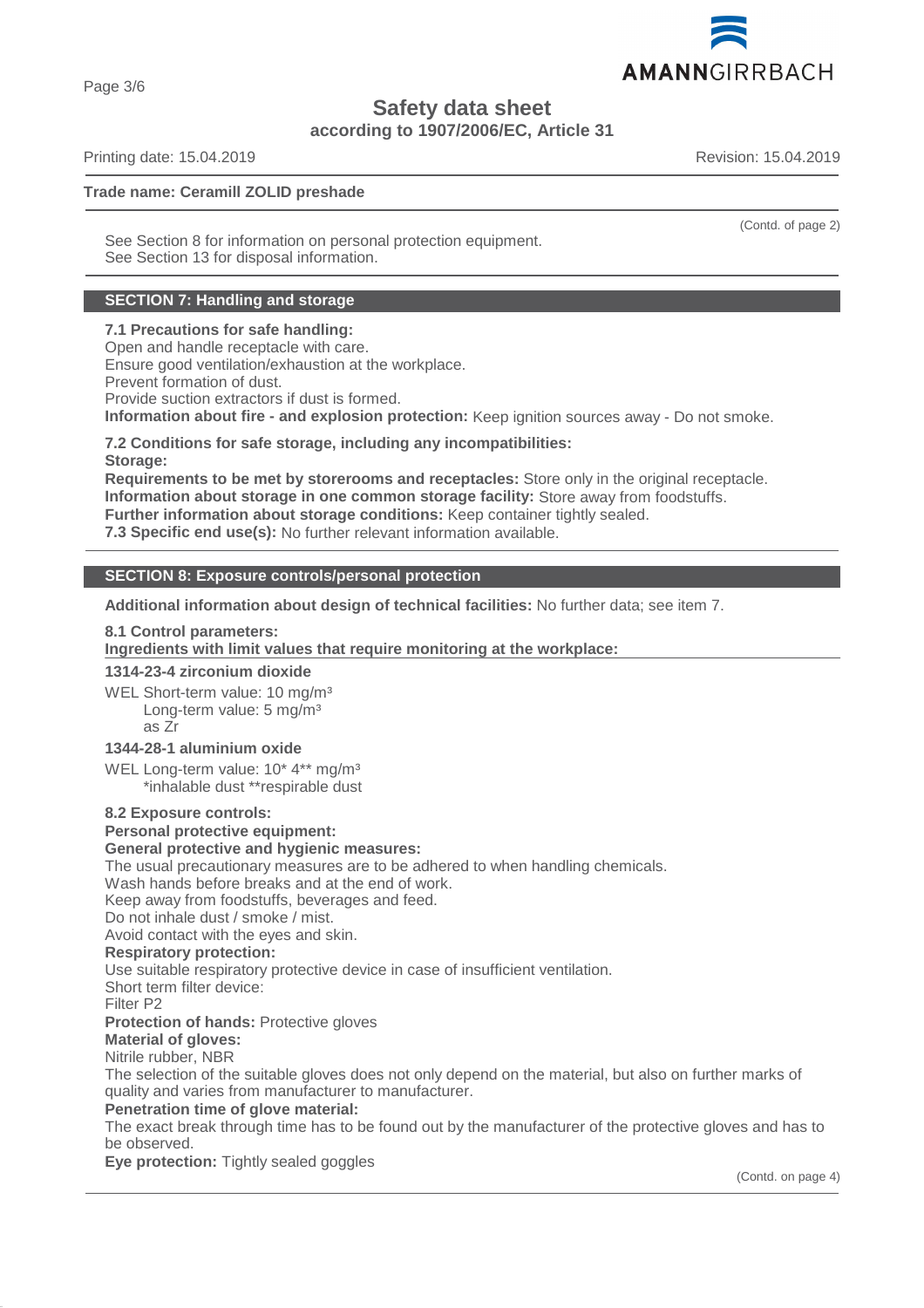

**Safety data sheet**

**according to 1907/2006/EC, Article 31**

Printing date: 15.04.2019 **Revision: 15.04.2019** Revision: 15.04.2019

**Trade name: Ceramill ZOLID preshade**

(Contd. of page 3)

# **SECTION 9: Physical and chemical properties**

| 9.1 Information on basic physical and chemical properties:<br><b>General Information:</b>                                     |                                                                                      |
|-------------------------------------------------------------------------------------------------------------------------------|--------------------------------------------------------------------------------------|
| Appearance:<br>Form:<br>Colour:<br>Odour:<br>Odour threshold:                                                                 | Solid material<br>According to product specification<br>Odourless<br>Not determined. |
| pH-value:                                                                                                                     | Not applicable.                                                                      |
| <b>Change in condition:</b><br><b>Melting point/freezing point:</b><br>Initial boiling point and boiling range: Undetermined. | Undetermined.                                                                        |
| <b>Flash point:</b>                                                                                                           | Not applicable.                                                                      |
| Flammability (solid, gas):                                                                                                    | Not applicable.                                                                      |
| <b>Decomposition temperature:</b>                                                                                             | Not determined.                                                                      |
| <b>Auto-ignition temperature:</b>                                                                                             | Product is not selfigniting.                                                         |
| <b>Explosive properties:</b>                                                                                                  | Product does not present an explosion hazard.                                        |
| <b>Explosion limits:</b><br>Lower:<br>Upper:                                                                                  | Not determined.<br>Not determined.                                                   |
| Vapour pressure:                                                                                                              | Not determined.                                                                      |
| <b>Density:</b><br><b>Relative density:</b><br>Vapour density:<br><b>Evaporation rate:</b>                                    | Not determined.<br>Not determined.<br>Not determined.<br>Not applicable.             |
| Solubility in / Miscibility with<br>water:                                                                                    | Not miscible or difficult to mix.                                                    |
| Partition coefficient: n-octanol/water:                                                                                       | Not determined.                                                                      |
| <b>Viscosity:</b><br><b>Dynamic:</b><br>Kinematic:<br>9.2 Other information:                                                  | Not applicable.<br>Not applicable.<br>No further relevant information available.     |

# **SECTION 10: Stability and reactivity**

**10.1 Reactivity:** No further relevant information available.

**10.2 Chemical stability:**

**Thermal decomposition / conditions to be avoided:**

No decomposition if used according to specifications.

**10.3 Possibility of hazardous reactions:** No dangerous reactions known.

**10.4 Conditions to avoid:** No further relevant information available.

**10.5 Incompatible materials:** No further relevant information available.

**10.6 Hazardous decomposition products:** No dangerous decomposition products known.

(Contd. on page 5)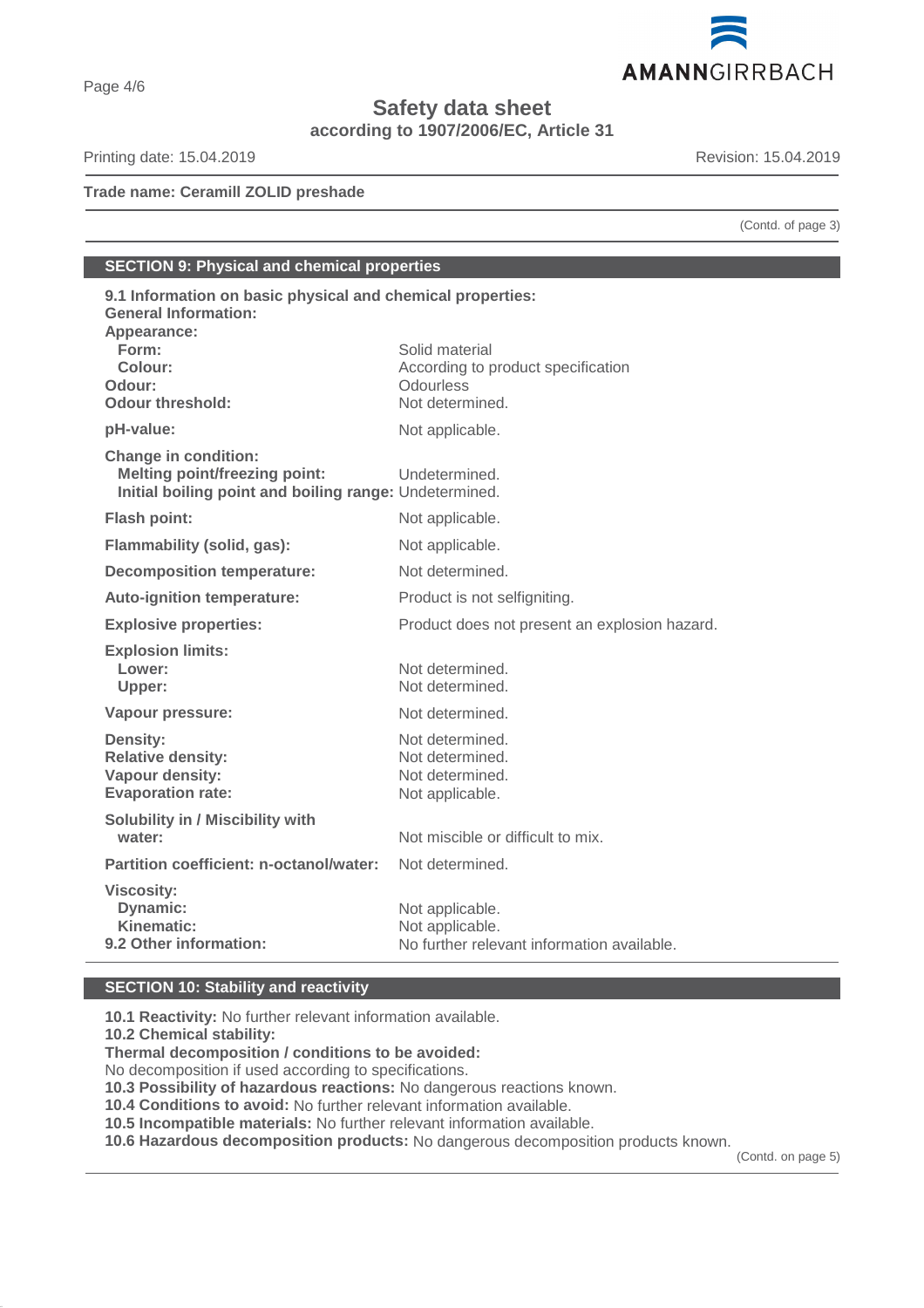# **Safety data sheet**

**according to 1907/2006/EC, Article 31**

Printing date: 15.04.2019 Revision: 15.04.2019

#### **Trade name: Ceramill ZOLID preshade**

**AMANNGIRRBACH** 

(Contd. of page 4)

# **SECTION 11: Toxicological information**

**11.1 Information on toxicological effects:**

**Acute toxicity** Based on available data, the classification criteria are not met. **Primary irritant effect:**

**Skin corrosion/irritation** Based on available data, the classification criteria are not met.

**Serious eye damage/irritation** Based on available data, the classification criteria are not met.

**Respiratory or skin sensitisation** Based on available data, the classification criteria are not met.

**CMR effects (carcinogenity, mutagenicity and toxicity for reproduction):**

**Germ cell mutagenicity** Based on available data, the classification criteria are not met.

**Carcinogenicity** Based on available data, the classification criteria are not met.

**Reproductive toxicity** Based on available data, the classification criteria are not met.

**STOT-single exposure** Based on available data, the classification criteria are not met.

**STOT-repeated exposure** Based on available data, the classification criteria are not met.

**Aspiration hazard** Based on available data, the classification criteria are not met.

## **SECTION 12: Ecological information**

**12.1 Toxicity:**

**Aquatic toxicity:** No further relevant information available.

**12.2 Persistence and degradability:** No further relevant information available.

**12.3 Bioaccumulative potential:** No further relevant information available.

**12.4 Mobility in soil:** No further relevant information available.

# **Additional ecological information:**

**General notes:**

Water hazard class 1 (German Regulation) (Self-assessment): slightly hazardous for water Do not allow undiluted product or large quantities of it to reach ground water, water course or sewage system.

# **12.5 Results of PBT and vPvB assessment:**

**PBT:** Not applicable.

**vPvB:** Not applicable.

**12.6 Other adverse effects:** No further relevant information available.

#### **SECTION 13: Disposal considerations**

# **13.1 Waste treatment methods:**

#### **European waste catalogue:**

Dispose of contents/container in accordance with local/regional/national/international regulations.

**Uncleaned packaging:**

**Recommendation:** Disposal must be made according to official regulations.

#### **SECTION 14: Transport information**

| 14.1 UN-Number:                  |      |
|----------------------------------|------|
| ADR, ADN, IMDG, IATA             | Void |
| 14.2 UN proper shipping name:    |      |
| ADR, ADN, IMDG, IATA             | Void |
| 14.3 Transport hazard class(es): |      |
| ADR, ADN, IMDG, IATA             |      |
|                                  |      |
| Class:                           | Void |
| 14.4 Packing group:              |      |
| <b>ADR, IMDG, IATA</b>           | Void |

(Contd. on page 6)